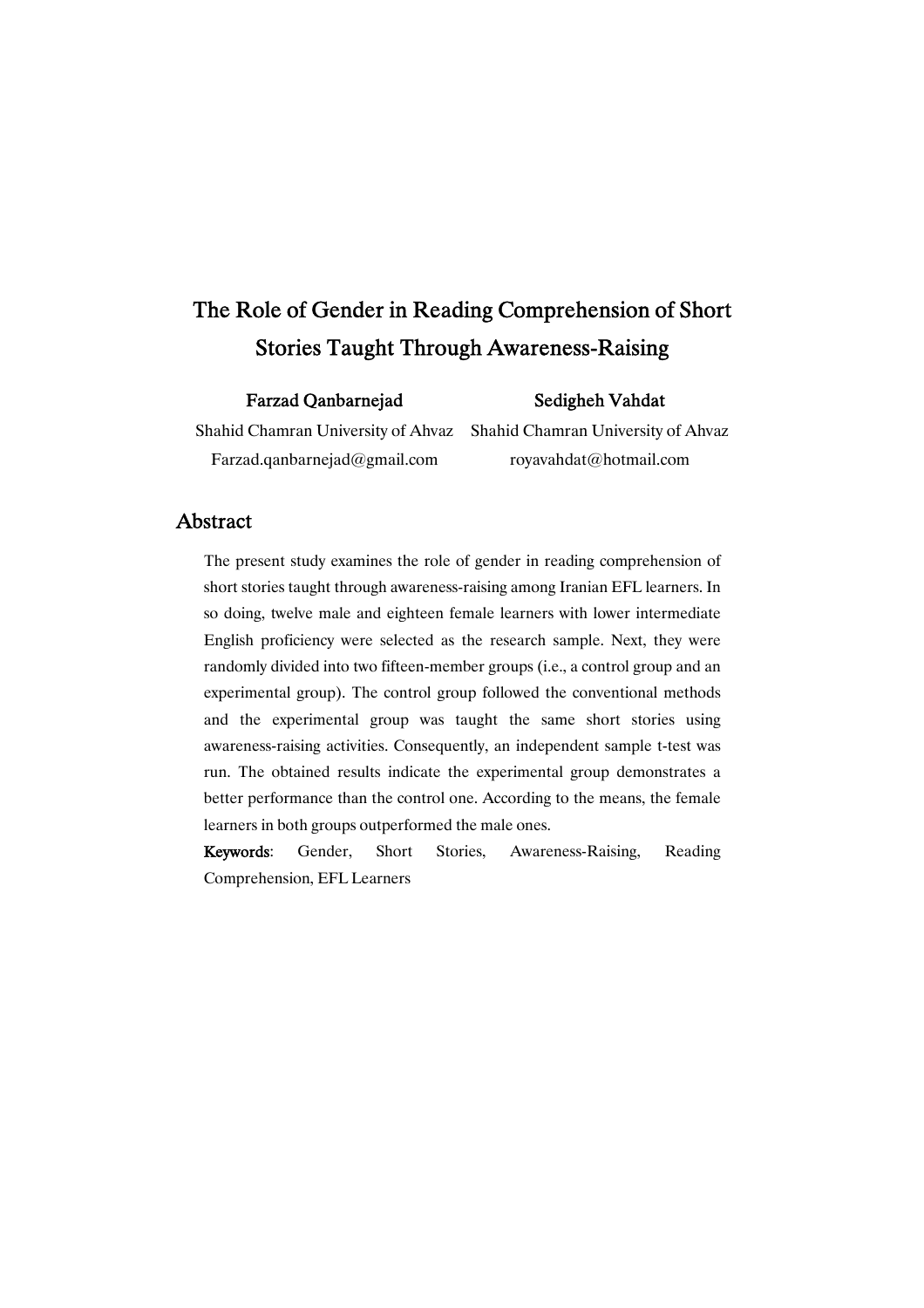# 1.Introduction

In reading comprehension many interactive processes such as previous experience, topic familiarity, activation of relevant schemata, and purpose setting seem to be involved. One of the factors that seems to deserve more attention in this regard is the gender. Brantmeier (2004, p.4) argues that "only a small number of L2 reading studies have been conducted where gender is examined in the procedures and analysis and the findings reported in these studies are inconsistent." Reading is a process involving the activation of relevant knowledge and related language skills to accomplish an exchange of information from one person to another. Reading requires that the reader focus attention on the reading materials and integrate previously acquired knowledge and skills to comprehend what someone else has written. There have been a lot of researches on reading and reading comprehension. One of the most interesting areas in reading comprehension is related to schemata theory. This interesting line of research in the second language area concerns the effect on reading performance of readers' own internalized models or emotions and beliefs, consequently different internalized models or schemata, males will have greater comprehension achievement if they read the text which sound masculine and females will have greater comprehension achievement provided that they read text which are about feminine topics (Shah Mohammadi, 2011). Having a look at the revised pre-university English course book, one can truly recognize that nearly all of the text in this book with the topics such as sports and exercise (with a picture of man in running), global warming and man and space (with a picture of man in the space) are male oriented .Based on the result of previous researches on reading comprehension, Shah Mohammadi (2011) suggests: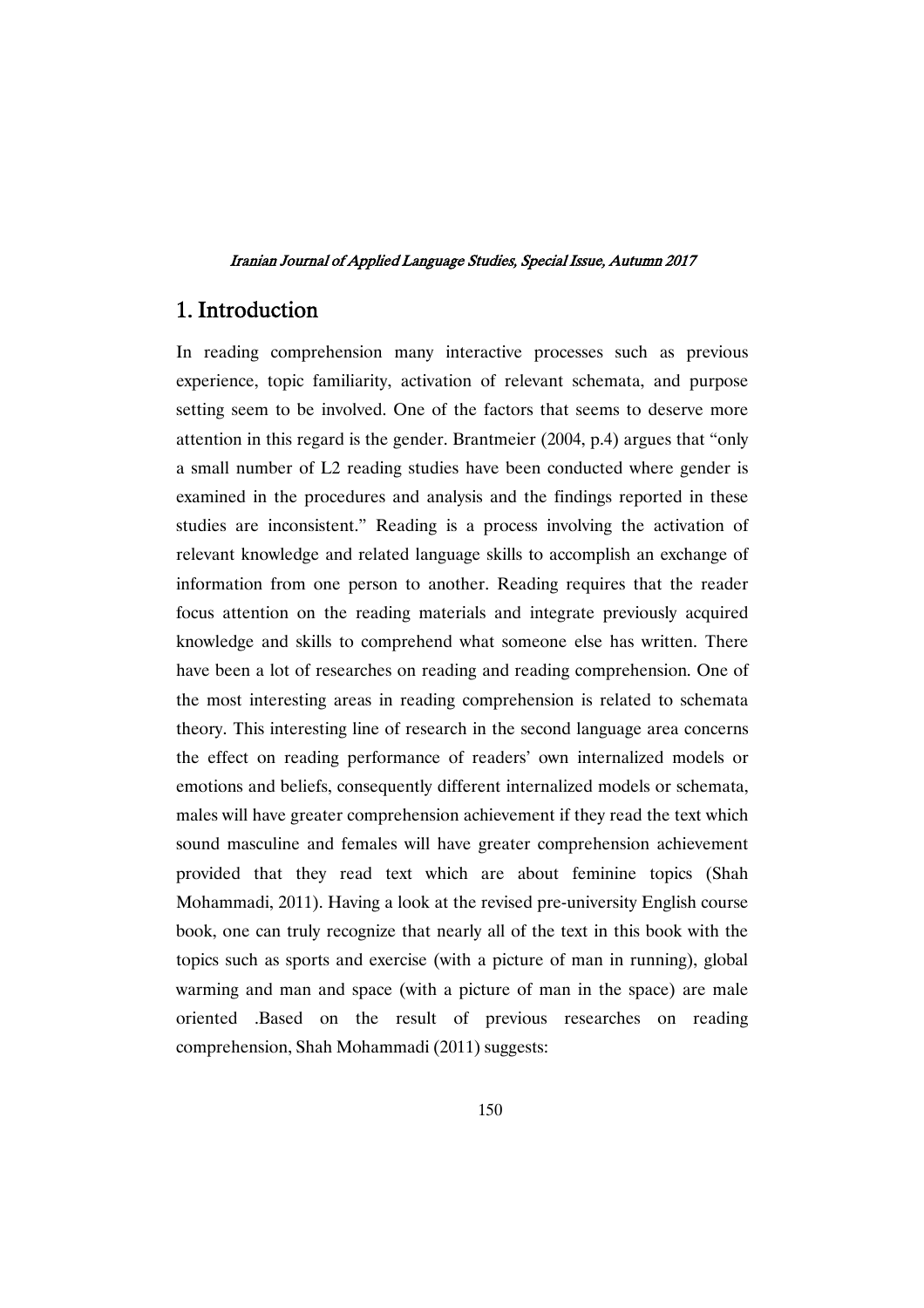• including balance of reading material, one half male oriented and one half female-oriented;

• including topics such as space, war, competition, sports for males;

• including topics such as house chores, humanities and baby sittings for females in high school levels of English course book; That both male and female have the equal chance to activate their pre-existent knowledge to comprehend the text.

A number of researches examining prior knowledge or familiarity of content and gender as key variables in comprehension have come to different conclusions. According to some studies, prior knowledge does not have much effect on reading comprehension (Hammadou, 1991; Peretz & Shoham, 1990). Gender differences studies reached different conclusions, some favoring males and others favoring females (Brantmeier, 2001, 2003; Bügel & Buunk, 1996; Yongqi, 2002). Most of these studies used gender-oriented reading texts and the findings suggest that there is a need for more research on L2/FL reading comprehension using gender-neutral text.

# 2.Method

### 2.1.Participants

To choose a homogeneous research sample, Oxford Quick Placement Test (QPT) was administered to 54 English learners from Iran Language Institute of University Students in Ahvaz, Iran. They were all supposed to be intermediate learners since their English language proficiency had been evaluated by experienced instructors of the institute earlier and entrance placement exams had been administered before their enrollment. However, only 32 of them were qualified to participate in this study. Finally, 30 learners with lowerintermediate English proficiency were selected based on their availability. All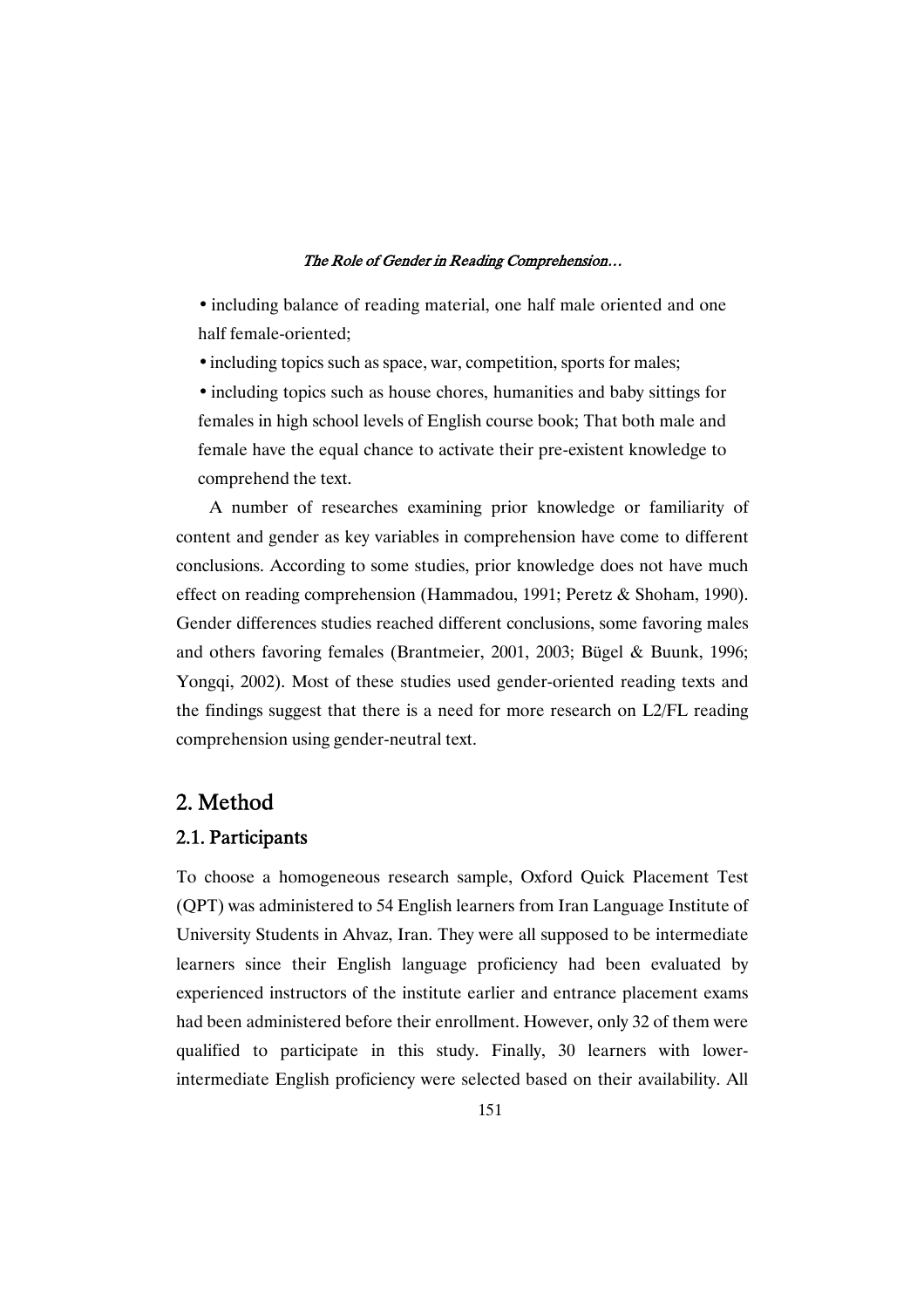the participants were Iranians, L1 speakers of Persian, and English learners. The participants were both male and female whose ages ranged from 20 to 30 and had been learning English as a foreign language for at least two years in the aforementioned institute. Next, they were arranged in two groups and were randomly assigned as control  $(n=15,$  receiving no treatment) and experimental groups (n=15, receiving treatment).

The researcher also used another 30 learners with the same proficiency and age range for the pilot study. The participants in the pilot study were selected from Sadegh Language Institute of Namin, Ardebil, Iran. Considering age range, gender, and proficiency, the participants in the pilot study were approximately similar to the participants of the main study. However, to make sure of their proficiency, they were given the Oxford Quick Placement test.

### 2.2.Instruments

At the first stage of the study, a general proficiency test was administered to choose a homogeneous sample. Oxford Quick Placement Test (QPT) (Geranpayeh, 2003) was used since it is a flexible test of English language proficiency developed by Oxford University Press and Cambridge ESOL to give teachers a reliable and time-saving method of finding a student's level of English. It is also quick and easy to administer and is ideal for placement testing and examination screening. The QPT consists of two parts. Part 1 (questions 1-40) is taken by all candidates and is aimed at students who are at or below intermediate level. The second part (questions 41-60), is taken only by candidates who score more than 35 out of 40 on the first part and can be used for higher ability students. It has sixty multiple-choice questions including 30 multiple-choice questions dealing with reading comprehension and another 30 multiple choice questions on grammar and vocabulary. The QPT takes 30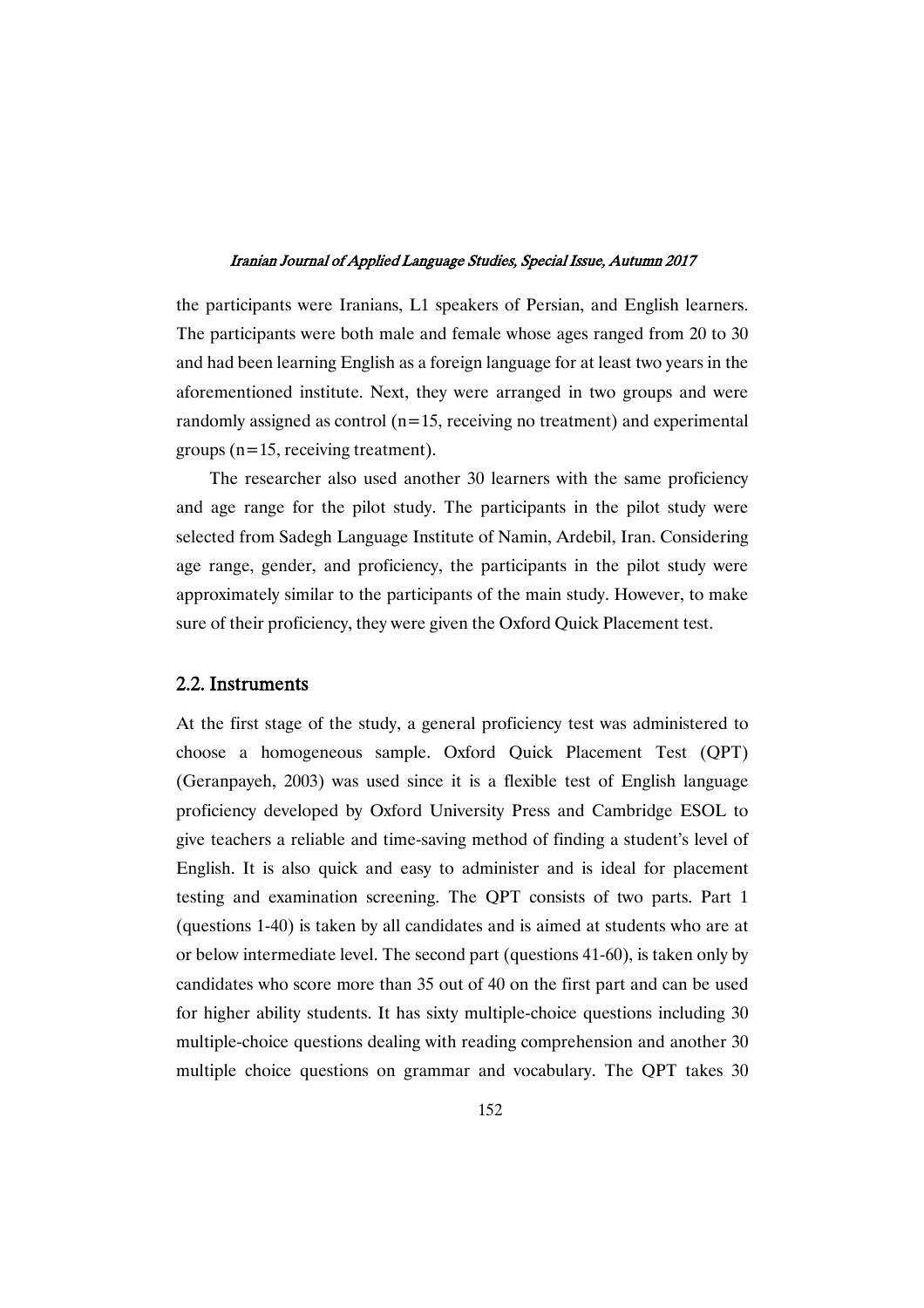minutes to administer and the test taker's level is determined according to the obtained score.

Two researcher-made achievement tests designed to evaluate the participants' reading comprehension proficiency of short stories administered at the end of each session were the second instrument in the study. The achievement tests were the same for both groups and consisted of 18 and 20 multiple choice items on reading comprehension of James Joyce's *Araby* and James Thurber's The Secret Life of Walter Mitty, respectively. The validity of the tests was examined by the experts in Applied Linguistics at Shahid Chamran University and the reliability of the tests was calculated by implementing a pilot study among another lower intermediate language learners and analyzing the obtained data by Kuder and Richardson Formula 20 (KR-20). The reliability of multiple-choice reading comprehension tests for James Joyce's *Araby* and James Thurber's *The Secret Life of Walter Mitty* were calculated 0.65 and 0.79, respectively. Also, item difficulty for all the tests was calculated and those tests which did not fall within 60%-80% item difficulty range were omitted.

# 2.3.Material

The materials in the study consisted of two short stories, including James Joyce's Araby and James Thurber's The Secret Life of Walter Mitty according to which the control group was taught through ordinary methods of short story teaching including a warm-up that gets students thinking about topic of the short story, comparison activities, that is, to point to similarities and differences between the short story and non-literary texts (Shackleton, 1987), pre-teaching new vocabulary, and asking some general comprehension questions after the students have read the story. On the other hand, the experimental group was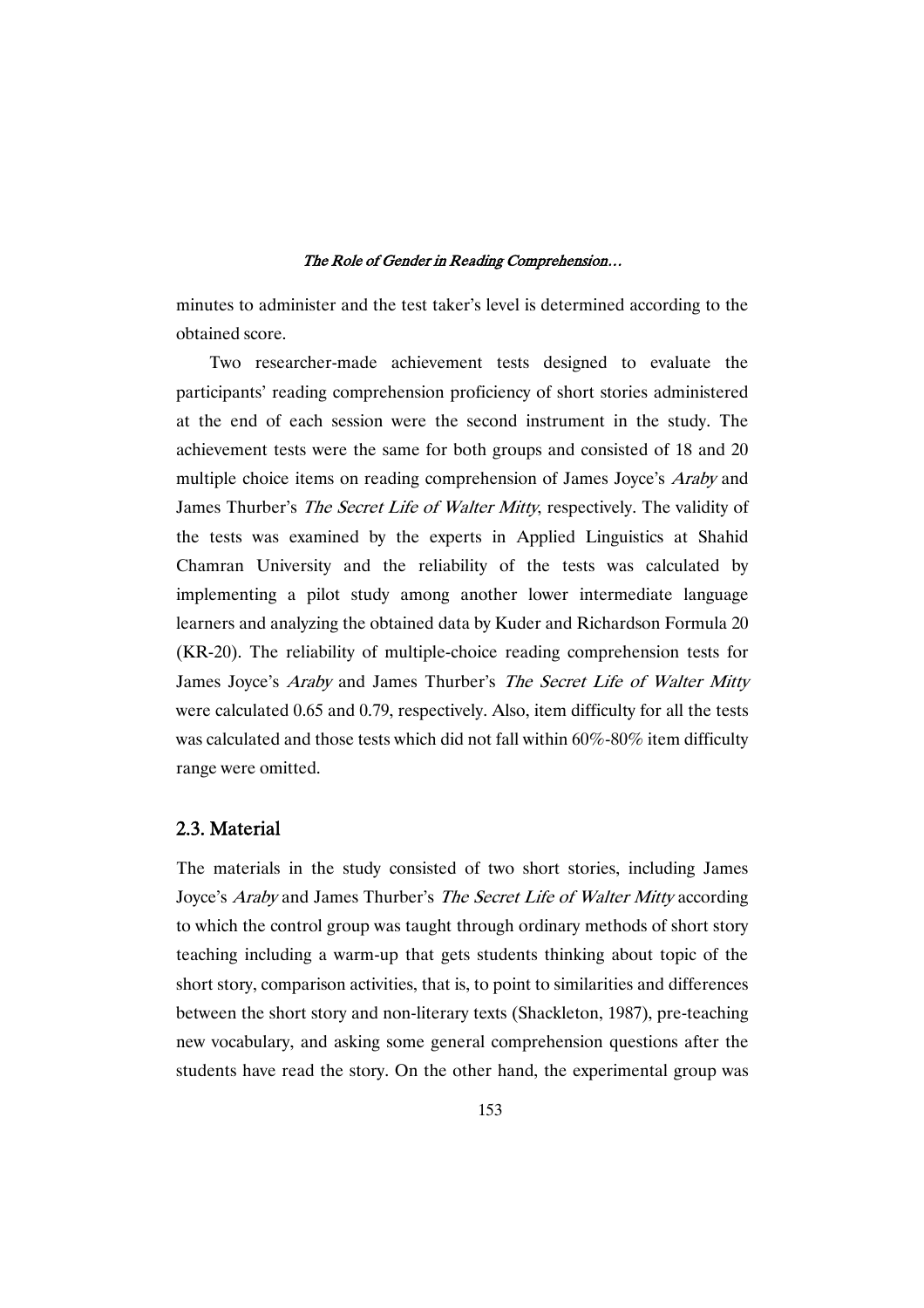taught the same short stories using Awareness Raising technique, which will be completely explained in the next part.

# 2.4.Treatment

Each short story was taught in one seventy-five-minute session to both groups separately. The control group did not receive any special treatment for teaching the short stories and followed the conventional methods. Conversely, the experimental group was taught the same short stories in the same course of time using awareness raising activities, such as teaching the elements of short stories such as theme, symbol, characterization, point of view, and plot, providing a list of key words and specific words contextualized in some sample sentences, and raising the awareness of the learners about the cultural elements to enhance their knowledge of the cultural issues of considered short stories. The participants of the experimental groups were also provided with the biographical information on the author to raise the learners' awareness of the context of the short story in question.

# 2.5.Procedures

At the first step, a proficiency test was administered to homogenize the participants. Then, they were randomly divided and assigned into two groups i.e., an experimental group and a control one. Next, a pilot study was conducted by the researcher on another group of learners to explore the reliability of the researcher-made multiple choice questions of the said short stories. The pilot study was run with 30 lower intermediate language learners. After the reliability of the questions was confirmed, the researcher used them in the study.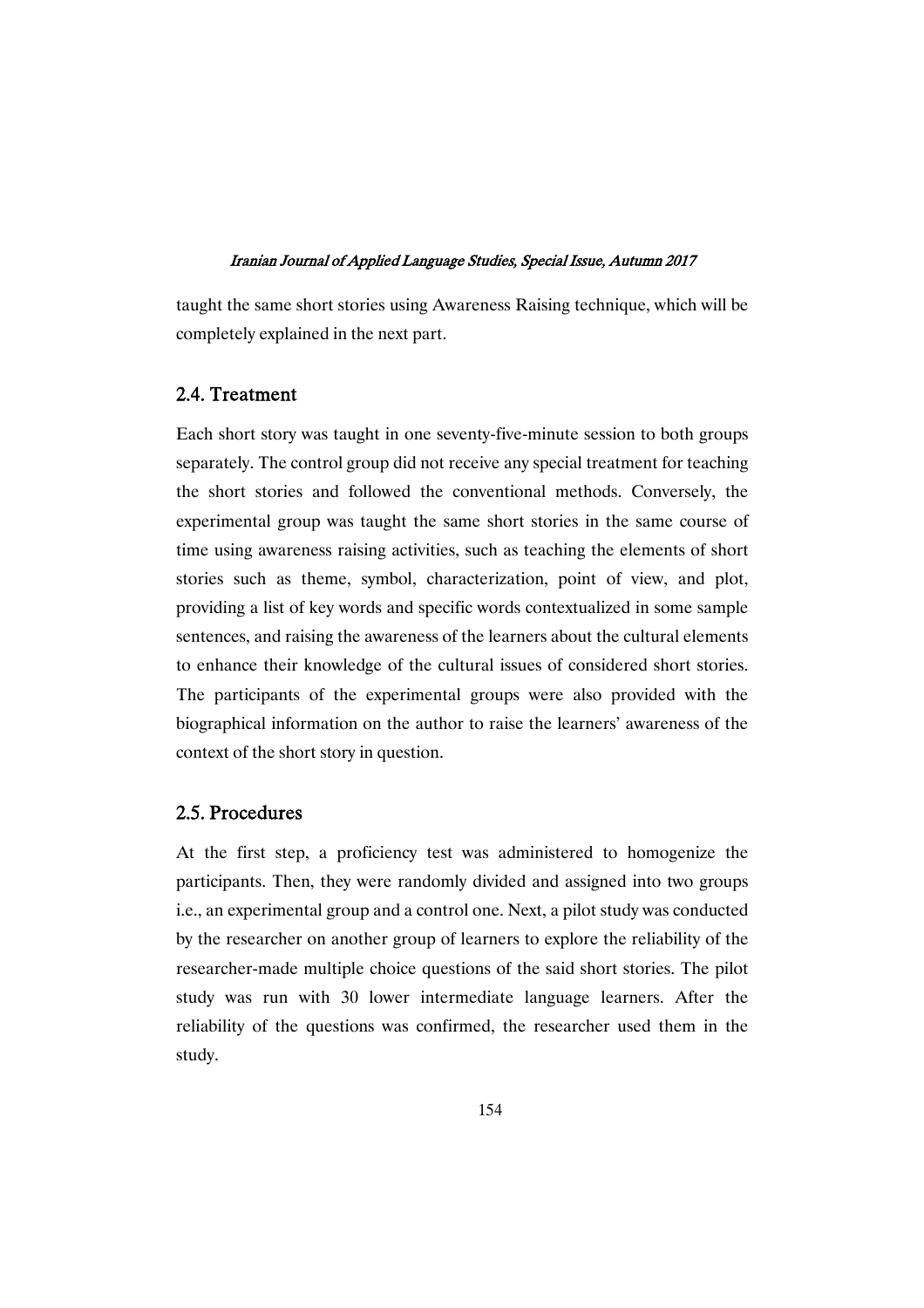The control group did not have any specific treatment and was taught short stories using the conventional methodology, one short story in each session. The participants, then, read the short story and answered the comprehension questions. It took the participants of this group about forty-five minutes to an hour to be taught the stories and answer the questions.

On the other hand, the experimental group received treatment sessions. Depending on the length and the difficulty of the short stories, treatment sessions took about an hour to seventy-five minutes and continued for two sessions. The process went on for two sessions, one session for each short story. At the end of each session the participants took the corresponding test.

# 3.Results

After the required data were collected, using the Statistical Package for Social Science (SPSS)version 21, the researcher ran descriptive statistics (mean, standard deviation) for describing the collected data. To investigate any possible differences between the experimental and control groups' reading comprehension of the short stories, an independent sample t-test was run.

# 3.6.1. Descriptive Results of James Joyce's Araby

Table 1 provides the descriptive results of both control and experimental groups' performance in James Joyce's Araby.

| Araby        |     | Mean    | <b>Std. Deviation</b> |
|--------------|-----|---------|-----------------------|
| Experimental | כ ו | 12.6667 | 2.35028               |
| Control      |     | 11.6000 | 2.26148               |

Table 1. Descriptive Results of both Groups in James Joyce's Araby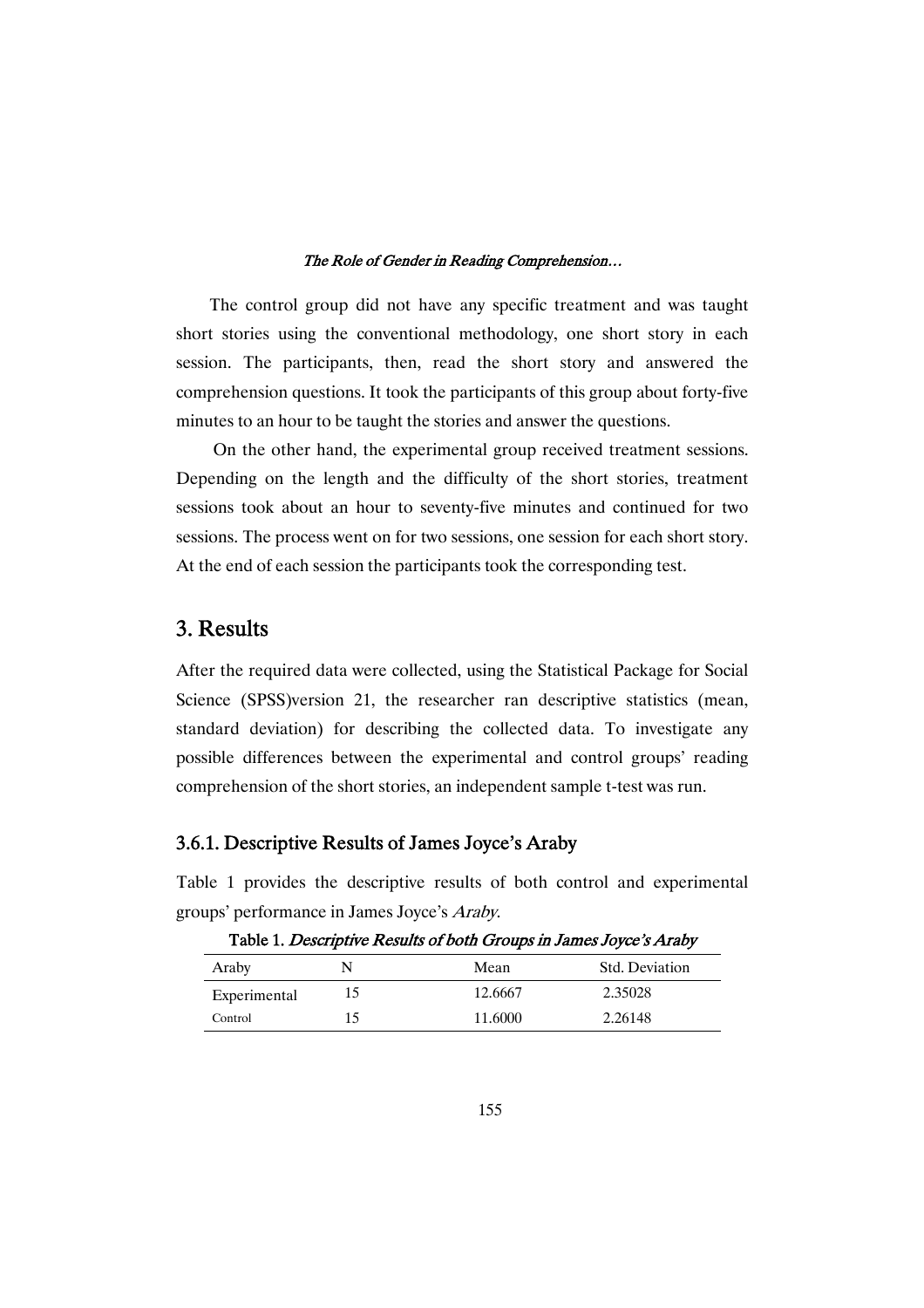Results in the table 1 indicate that the mean of the experimental group is 12.6667 and the mean of the control group is 11.6000 which means that the experimental group had better performance than the control one.

| Araby                 | N  | Mean    | Std. Deviation |  |
|-----------------------|----|---------|----------------|--|
| Experimental group    | 10 | 12.9000 | 2.13177        |  |
| Females               |    |         |                |  |
| Males                 | 5  | 12.2000 | 2.94958        |  |
| Control group Females | 8  | 12.1250 | 2.03101        |  |
| Males                 | 7  | 11.0000 | 2.51661        |  |

Table 2. Descriptive Results of males and Females Performance in James Joyce's Araby

As shown in table 2, the mean score of females in the experimental group is 12.9000 and the mean of females in the control group is 12.1250. Also, the mean of males in the experimental group is 12.2000 and the mean of males in the control group is 11.0000 which means the females in both groups outperformed the males.

# 3.6.2. Descriptive Results of James Thurber's The Secret Life of **Walter Mitty**

Table 3 indicates the descriptive results of both control and experimental groups' performance in James Thurber's The Secret Life of Walter Mitty.

Table 3. Descriptive Results of both Groups in James Thurber's The Secret Life of **Walter Mitty** 

| The Secret Life of Walter Mitty |    | Mean    | Std. Deviation |
|---------------------------------|----|---------|----------------|
| Experimental                    | 15 | 16.6000 | 2.22967        |
| Control                         | 15 | 15.0667 | 2.46306        |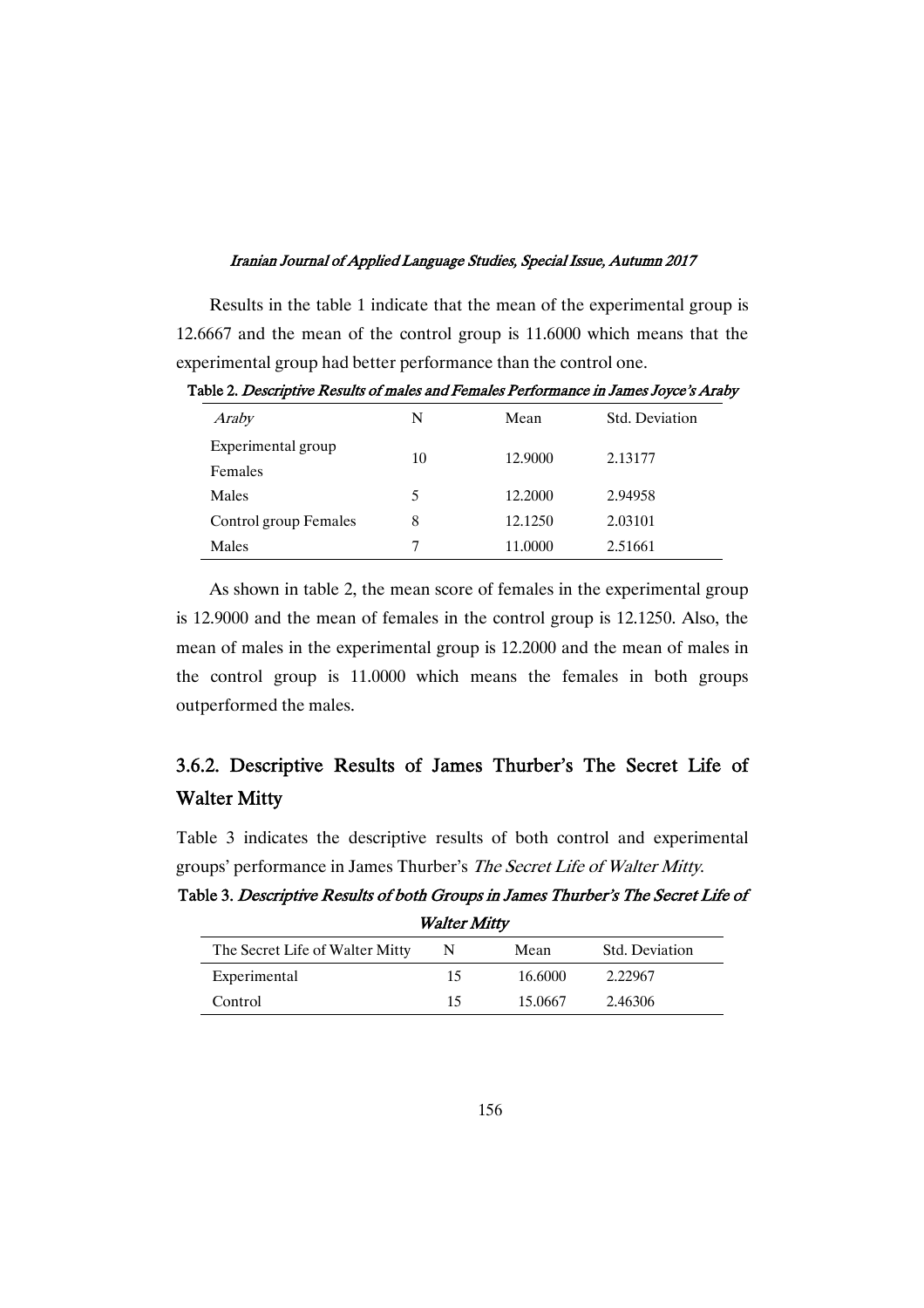The table shows that the mean of the experimental group is 16.6000 and the mean of the control group is 15.0667. Therefore, the outperformance of the experimental group is concluded.

The Secret Life of Walter Mitty N Mean Std. Deviation Experimental group Females  $10 \t 17.6000 \t 1.17379$ Males 5 14.6000 2.60768 Control group Females 8 16.2500 2.31455 Males 7 13.7143 1.97605

Table 4. Descriptive Results of Males and Females Performance in James Thurber's the Secret Life of Walter Mitty

According to table 4, the mean score of females in the experimental group is 17.6000 and the mean of females in the control group is 16.2500. Also, the mean of males in the experimental group is 14.6000 and the mean of males in the control group is 13.7143 which means the females in both groups outscored the males.

# 3.6.3. Inferential Results of James Joyce's Araby

Table 5 contains the results of both groups' performance on reading comprehension of James Joyce's Araby.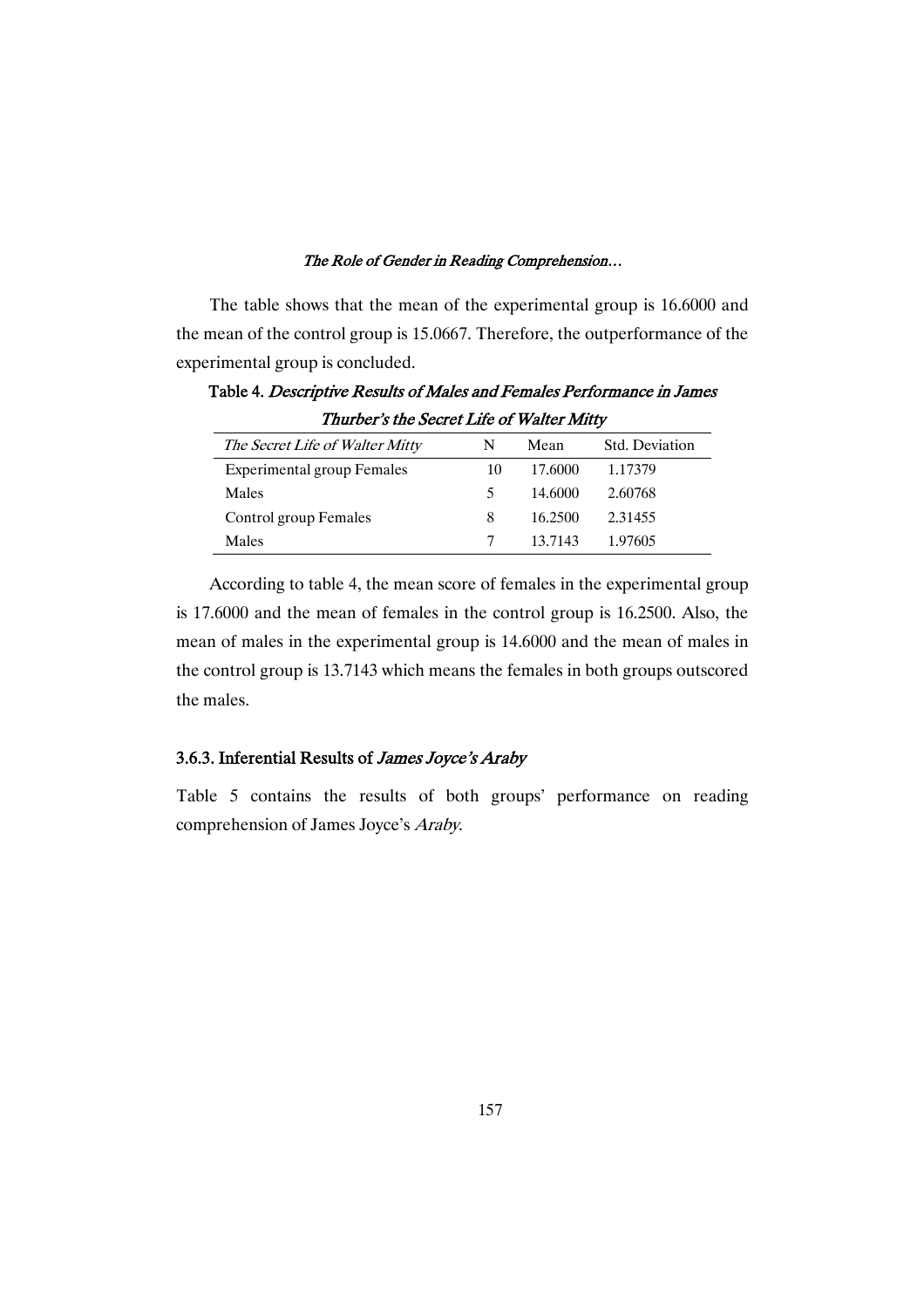| 1 <b>e</b> nomaneco m cameo coyee or nacy |                   |       |       |        |                              |                    |               |                                                 |       |  |
|-------------------------------------------|-------------------|-------|-------|--------|------------------------------|--------------------|---------------|-------------------------------------------------|-------|--|
|                                           | Levene's Test for |       |       |        |                              |                    |               |                                                 |       |  |
|                                           | Equality of       |       |       |        | t-test for Equality of Means |                    |               |                                                 |       |  |
|                                           | Variances         |       |       |        |                              |                    |               |                                                 |       |  |
|                                           | F                 | Sig.  | t     | df     | Sig. $(2 -$                  | Mean<br>Difference | Std.<br>Error | 95% Confidence<br>Interval of the<br>Difference |       |  |
|                                           |                   |       |       |        | tailed)                      |                    | Diff.         | Lower                                           | Upper |  |
| Equal<br>variances<br>assumed             | 0.101             | 0.754 | 1.267 | 28     | 0.216                        | 1.06667            | 0.84214       | $-0.65839$                                      | 2.791 |  |
| Equal<br>variances<br>not<br>assumed      |                   |       | 1.267 | 27.959 | 0.216                        | 1.06667            | 0.84214       | $-0.65850$                                      | 2.791 |  |

Table 5. Results of the Comparison between Control and Experimental Groups' Performances in James Joyce's Araby

There is strong evidence of the lack of difference in the mean scores of both groups and it is assumed that the two sample means are the same. The pvalue is 0.76 (rounded) and since it is greater than 0.05 the assumption of equality of variances is not rejected. So, a t-test based on this assumption is made and this way leads to p-value=0.216 that suggests there is no difference in the size of the score variances  $(p>0.05)$ . Consequently, it may not be appropriate here to use the alternative version of the t-test given in the second row of the table.

### 3.6.4. Inferential Results of James Thurber's The Secret Life of Walter Mitty

Table 6 indicates the SPSS output results for the performance of both groups in reading comprehension of the said short story. The table contains the results of applying two versions of the independent samples t-test, as it is described in the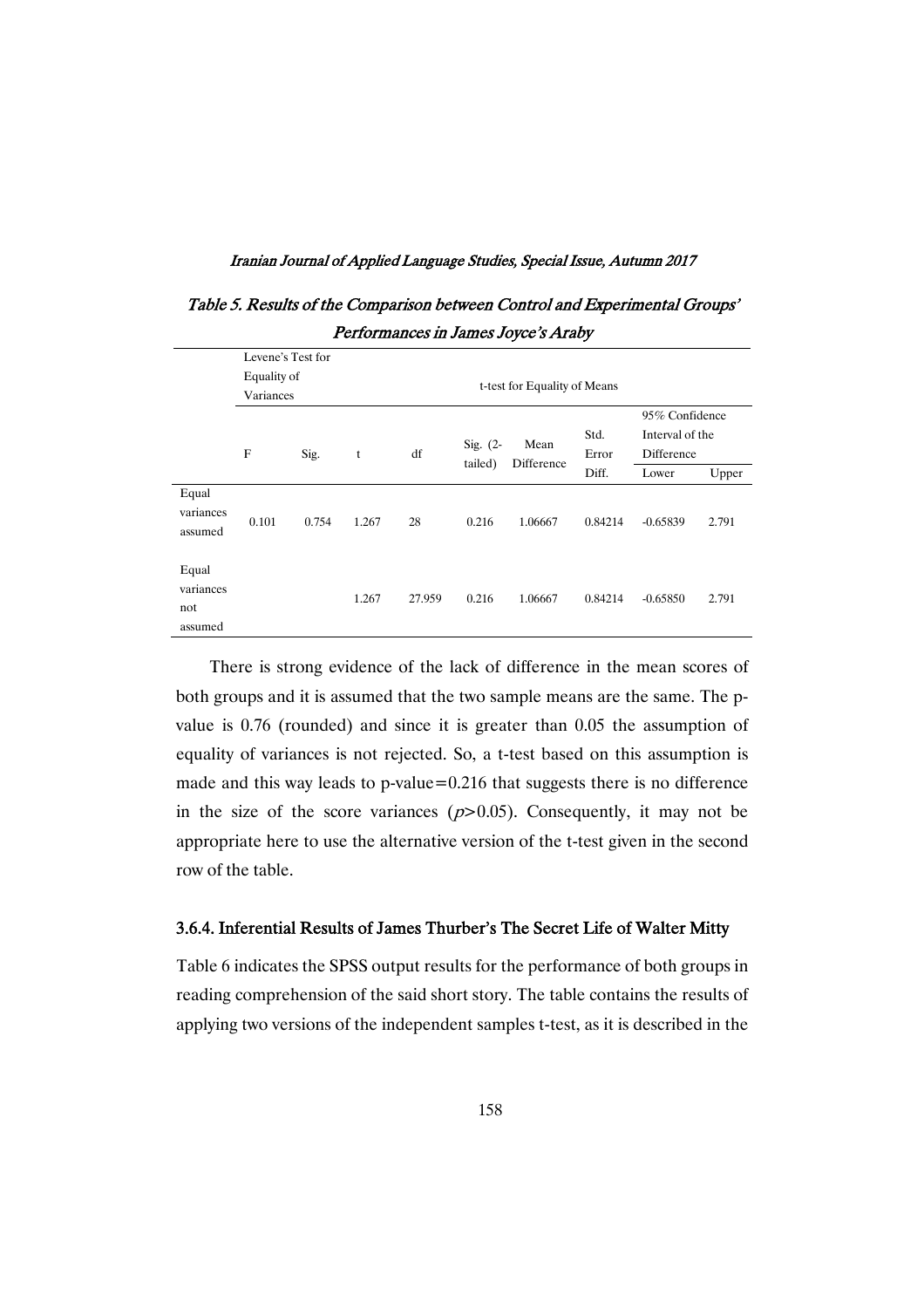following, among which this study has to do with the first row i.e., homogeneity of variance.

|                                   |                              |               |      |       |                              |               |               | ✔                             |       |
|-----------------------------------|------------------------------|---------------|------|-------|------------------------------|---------------|---------------|-------------------------------|-------|
|                                   |                              | Levene's Test |      |       |                              |               |               |                               |       |
|                                   | for Equality of<br>Variances |               |      |       | t-test for Equality of Means |               |               |                               |       |
|                                   |                              |               |      |       |                              |               |               | 95% Confidence                |       |
|                                   | $\mathbf F$                  | Sig.          | t    | df    | Sig. $(2-$                   | Mean<br>Diff. | Std.<br>Error | Interval of the<br>Difference |       |
|                                   |                              |               |      |       | tailed)                      |               | Diff.         | Lower                         | Upper |
| Equal<br>variances<br>assumed     | 0.028                        | 0.86          | 1.78 | 28    | 0.08                         | 1.533         | 0.857         | $-0.223$                      | 3.290 |
| Equal<br>variances not<br>assumed |                              |               | 1.78 | 27.72 | 0.08                         | 1.533         | 0.857         | $-0.233$                      | 3.291 |

Table 6. Results of the Comparison between Control and Experimental Groups' Performances in James Thurber's The Secret Life of Walter Mitty

As it can be seen, the results given in the first row (t=1.78, df=28,  $p$ > 0.05), indicate that there is strong evidence of the lack of difference in the mean scores of both groups and it is assumed that the two sample means are the same. The p-value is 0.86 and since it is greater than 0.05 the assumption of equality of variances is not rejected. So, a t-test based on this assumption is made and this way leads to p-value  $= 0.08$  that suggests there is no difference in the size of the score variances  $(p>0.05)$ . Consequently, it may not be appropriate here to use the alternative version of the t-test given in the second row of the table.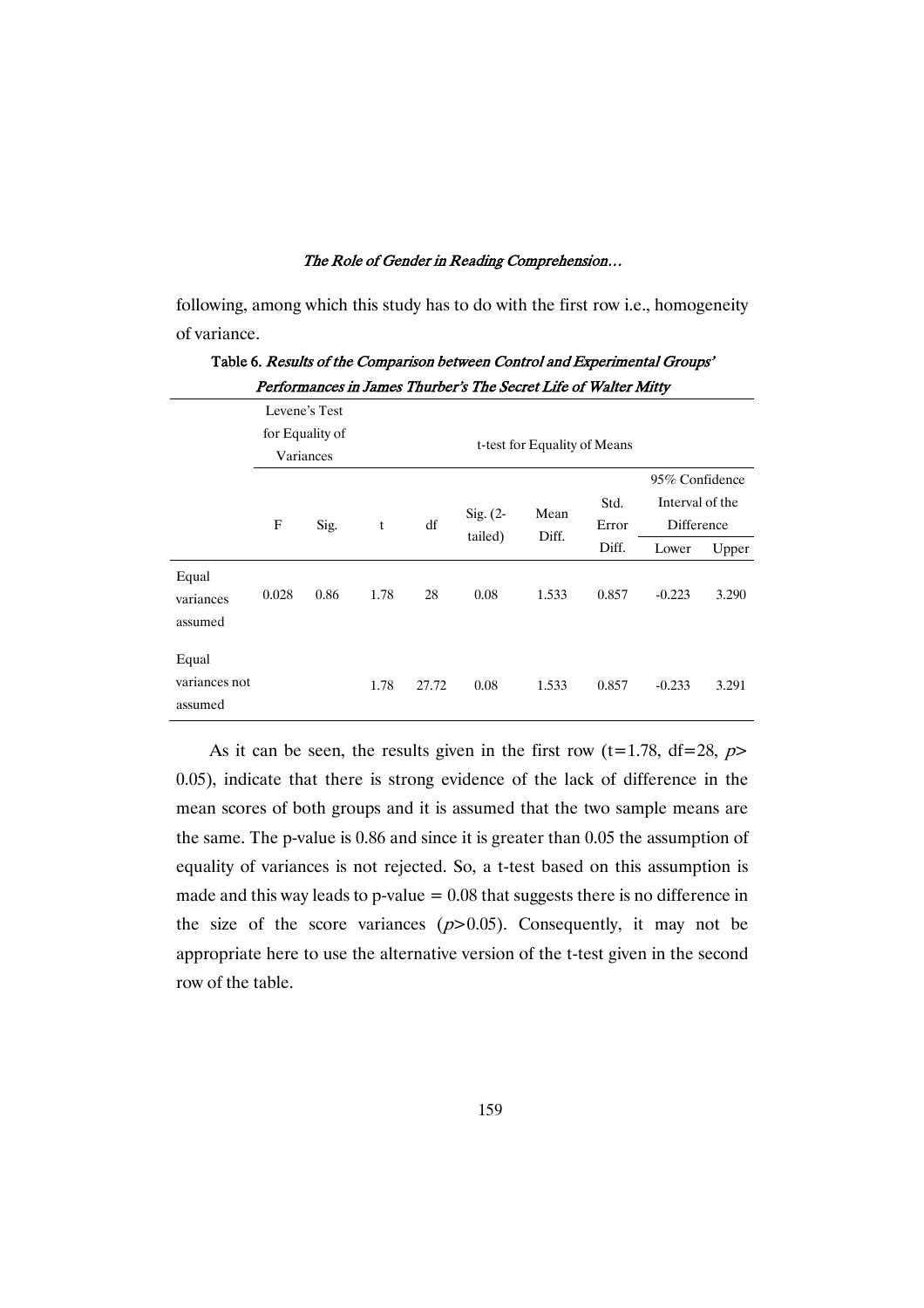# 4.Discussion

The present study investigated the role of gender in reading comprehension short stories taught through awareness raising. According to the findings, in the stories females had better performance than their male counterparts in both groups. It may result from the fact that in reading comprehension many interactive processes such as previous experience, topic familiarity, activation of relevant schemata, and purpose setting seem to be involved.

The results also confirmed that awareness raising activities had a positive effect on the reading comprehension of the Iranian EFL learners although the effect was not significant. In other words, teaching literary elements of short stories and giving the awareness of how to read short stories to the participants of the experimental group enhanced their reading comprehension of the aforementioned short stories. The outperformance of the experimental group suggested that the participants who received awareness raising activities were more successful in comprehension of the short stories than the participants who did not have any specific treatment and followed the ordinary methods of short story teaching. The participants of the experimental group were also much more involved and interested in the course. Therefore, the results of the present study can support the previous findings that awareness raising enhances learning, in general, and reading comprehension, in particular.

These results are also in line with those studies conducted by Nosratnia and Roustayi (2014) and some other studies revealing the facilitative role of awareness raising in enhancing reading comprehension. Awareness raising results in a great improvement in the degree of the motivation of language learners in their more efficient performance on reading comprehension of literary texts.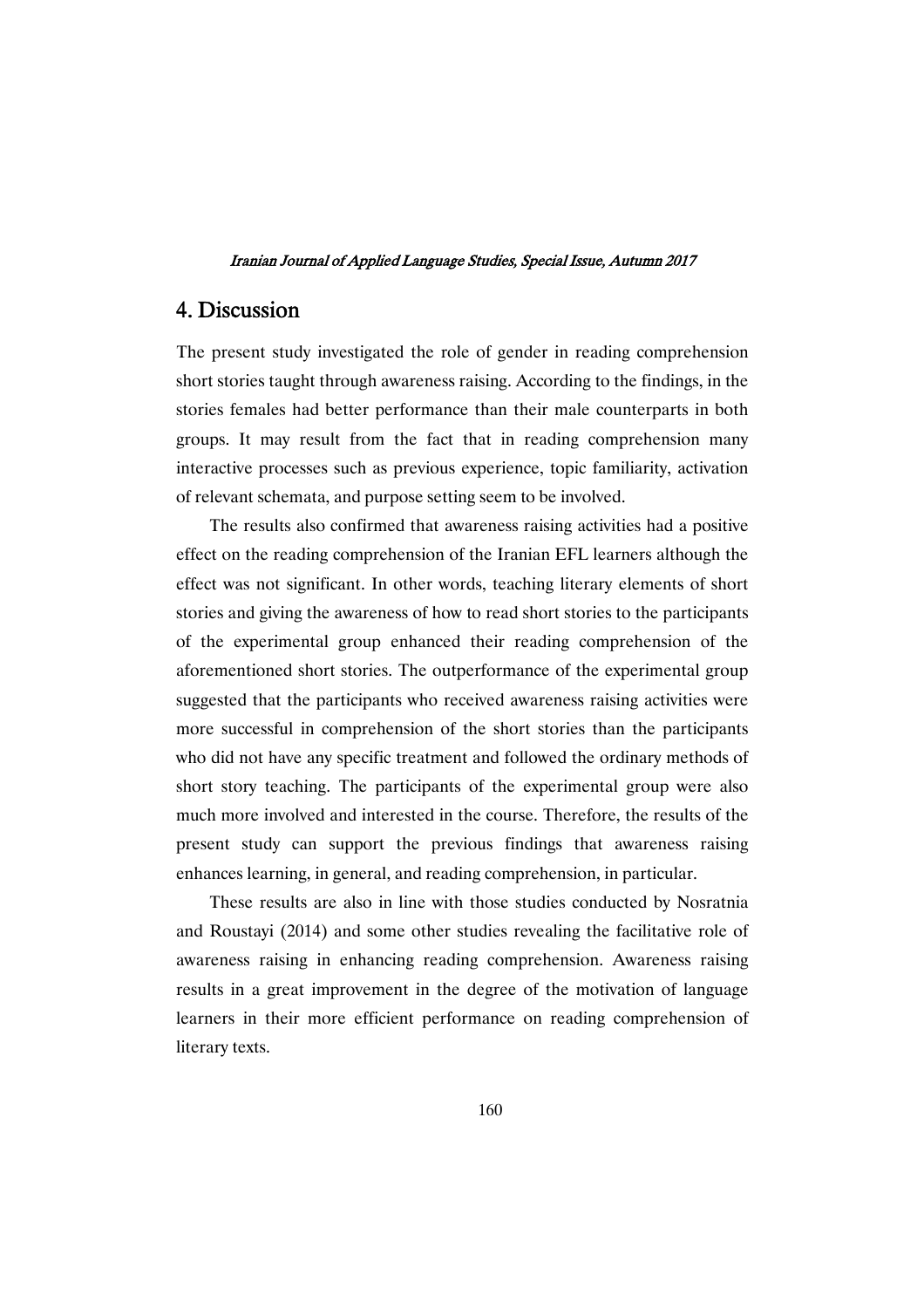# 5.Conclusion

Reading comprehension is a complex cognitive skill in which the reader should construct meaning by using all the available resources from both the text and background knowledge (Essays, UK). Several studies, which have investigated some independent variables that are linked to students' abilities to comprehend different texts, have conflicting findings. While some found important differences in boys' and girls' verbal abilities in favor of girls, some others did not find gender differences in their subjects' comprehension abilities (Essays, UK).

This study explored gender differences in reading comprehension of two selected short stories. According to the obtained results, the female students outperformed the female counterparts in their comprehension of both short stories in both groups. This outperformance may result from many factors including previous experience, topic familiarity, activation of relevant schemata, and purpose setting. These results suggest that further studies are still required to examine the role of gender in SLA.

As an innovation, the present study used the concept of Awareness-Raising (AR) for teaching the literary genre of short story and examined the role of gender in reading comprehension of short stories. Regarding the obtained results, the facilitative role of AR in reading comprehension of the short stories is accepted. Thus, it is recommended to examine the effect of AR in teaching other literary genres.

# References

Brantmeier, C. (2001). Second language reading research on passage content andgender: Challeneges for the intermediate-level curriculum. Foreign Language Annals, <sup>34</sup>(4), 325-333.